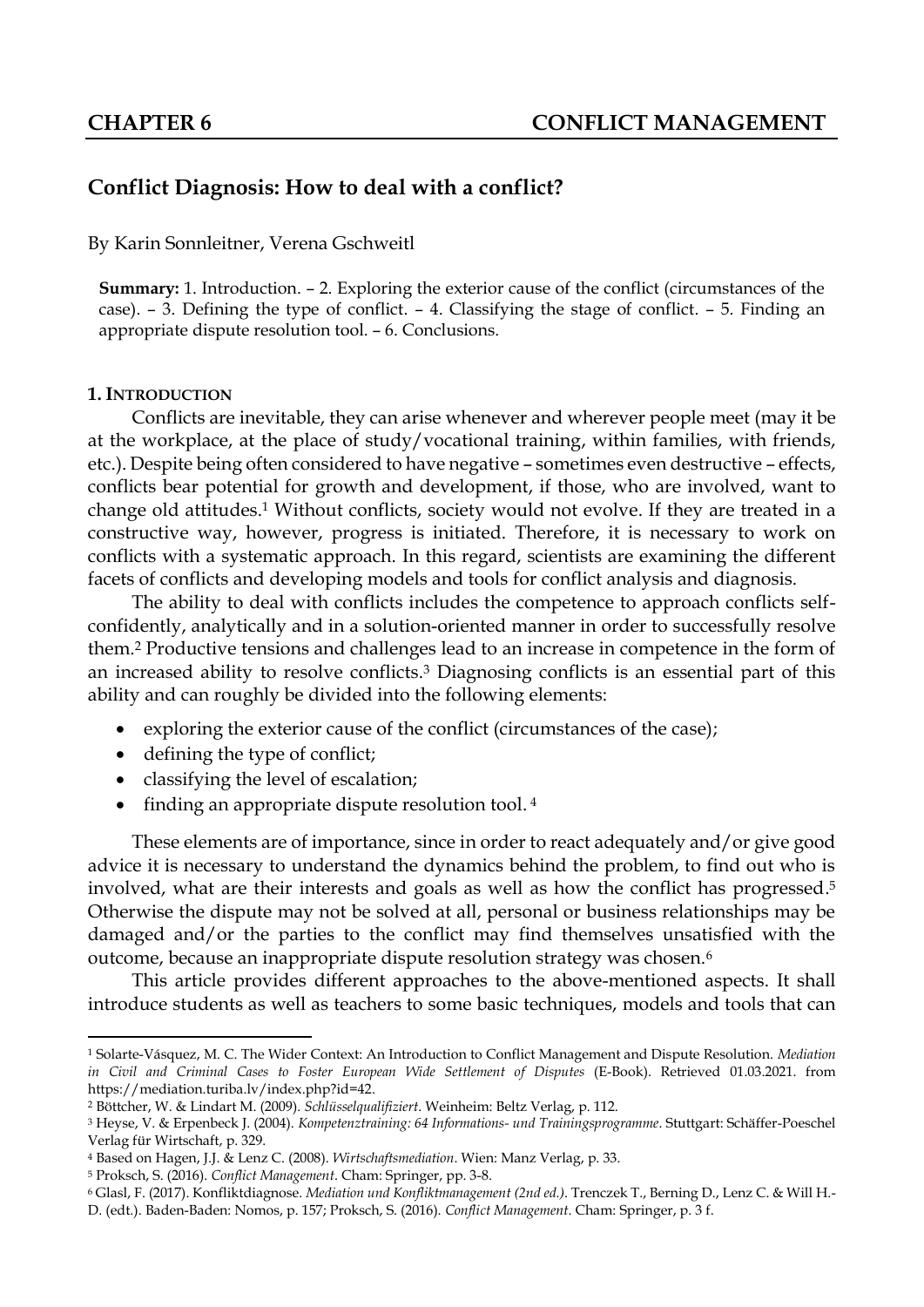be applied either to one's own conflicts or to the conflicts of others from the position of a third neutral party.

## **2. EXPLORING THE EXTERIOR CAUSE OF THE CONFLICT (CIRCUMSTANCES OF THE** case)

The first step when dealing with a conflict is to identify its exterior cause, which, according to Hagen, <sup>7</sup> corresponds to the cause of action in a lawsuit (e.g. breach of contract). In this regard one must clarify which persons are involved and what roles they have. Further in the process, the different positions and interests of these persons are explored to path the way for a potential consensus. In order to gather all necessary information and to fully comprehend the situation, it is important to master some basic communication techniques, which are presented in the following.

### **2.1. Asking questions**

Asking questions is one of the two core competences in conflict diagnosis and management. Although it may sound simple, asking the right question(s) at the right time can pose its challenges. Kessen<sup>8</sup> identifies three attributes useful questions have in common: 1.They are understandable, which means the person asking has to adopt her/his language to the person asked. 2. They are open (as opposed to closed, which means that closed questions can only be answered with "yes" or "no"). 3. They arouse interest, i.e. they address cognitive and affective needs. Open questions are suitable for gathering information, getting a different picture and supporting the conflict parties in opening up. Especially helpful are the so-called "W-questions" (**W**hat? Ho**w**? **W**ho? **W**here? **W**hen? **W**hich? etc.). However, closed questions might also be useful to come to decisions or for clarification (e.g. "Do you accept this proposal?", "Have you already spoken about the problem?").

Apart from the distinction between open and closed questions there exist a variety of other question types like circular questions ("How would your friend describe the situation?"), paradox questions ("What could be done to make the situation worse?") or concretizing questions ("How exactly did your meeting go?")<sup>9</sup> that are beyond the scope of this article. The most important recommendation to keep in mind, however, is to maintain an open, curious, respectful and appreciative attitude.<sup>10</sup>

## **2.2. Active Listening**

**.** 

The second core competence – active listening – can be described as 'classical' method. <sup>11</sup> It means listening on an emotional level from an empathetic position. The person listening devotes their full attention to the person talking, signaling the reception of their message on a non-verbal and verbal level (nodding their head, saying "yes", "okay" etc.).

<sup>7</sup> Hagen, J.J. & Lenz, C. (2008), *Wirtschaftsmediation*. Wien: Manz Verlag. p. 33.

<sup>8</sup> Kessen, S. (2017), Die Kunst des Fragens. *Mediation und Konfliktmanagement (2nd ed.).* Trenczek T., Berning D., Lenz C. & Will H.-D. (edt.). Baden-Baden: Nomos, pp. 324-325.

<sup>9</sup> Geier, F. (2017), Kommunikation in der Mediation. *Mediation und Konfliktmanagement (2nd ed.)*. Trenczek T., Berning D., Lenz C. & Will H.-D. (edt.). Baden-Baden: Nomos, p. 321.

<sup>10</sup> Kessen, S. (2017), Die Kunst des Fragens, *Mediation und Konfliktmanagement (2nd ed.)*. Trenczek T., Berning D., Lenz C. & Will H.-D. (edt.). Baden-Baden: Nomos, p. 324 f.

<sup>11</sup> Thomann, C. & Schulz von Thun, F. (2017), *Klärungshilfe 1, Handbuch für Therapeuten, Gesprächshelfer und Moderatoren in schwierigen Gesprächen*. Hamburg: Rowohlt Taschenbuch Verlag, pp. 92 f.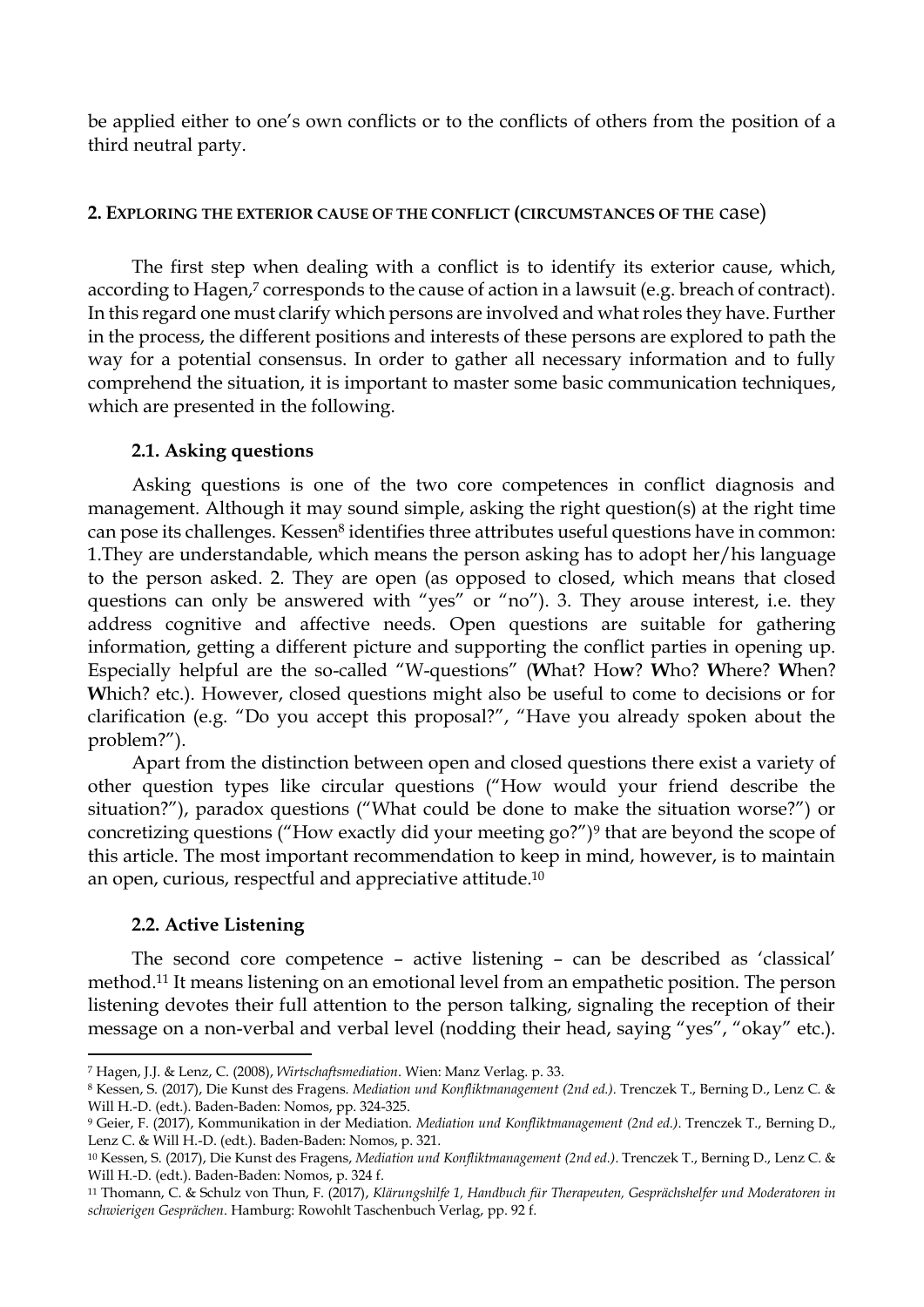Often the mistake is made to immediately give advice or to talk about similar experiences made by oneself, but the intention should be to completely understand the other person's story, the facts and circumstances as well as the underlying needs and feelings.<sup>12</sup>

Part of active listening is to ask questions and to paraphrase what was said. The latter means to summarize/repeat the story in one's own words neutrally and without any judgment. It helps to reassure oneself that what was heard was also understood correctly.<sup>13</sup> Moreover, one should try to include the "sub-text" (the actual meaning, the feelings and interests) in the paraphrase. This way the person speaking feels understood, is supported in reflecting her/his own situation and feelings and is invited to open up even more. These communication techniques are not only useful in the first stage of conflict diagnosis, but during all steps. Furthermore, showing empathy helps to build rapport and to prevent conflicts from escalating.<sup>14</sup>

#### **3. DEFINING THE TYPE OF CONFLICT**

A distinction of the type of conflicts must be made regarding the conflict parties (internal and interpersonal conflicts), the different forms of the conflict's appearance (hot vs cold conflicts and latent vs manifest conflicts) as well as the matter of dispute (conflicts of interest, value and relationship conflicts). To provide an example: Two co-workers are having a dispute that seems like a personal conflict between them, while the real cause of the problem lies within the structure of the organization. It could be the case that the roles of the employees are organized in a way that they inevitably constrain each other when fulfilling their tasks.<sup>15</sup> Trying to find a consensus on a personal level without considering the structural problem will not be successful in this situation. By defining the type of conflict, the root cause can be found and treated, which will give the parties the best chance to find sustainable solutions.

### **3.1. Difference according to the conflict parties**

#### **Internal conflicts (intrapersonal)**

Internal conflicts are the conflicts we fight with ourselves. Tensions arise within a person resulting from contradicting needs.<sup>16</sup> Mostly we have to make different decisions in our daily life, and reflect if it was really the right decision. On the other side you have to live with the feeling that the decision could possibly turn out to be wrong. The following variants can be distinguished:

1

<sup>15</sup> Proksch, S. (2016), *Conflict Management.* Cham: Springer, p. 6.

<sup>12</sup> Proksch, S. (2016), *Conflict Management.* Cham: Springer, pp. 61-62.

<sup>13</sup> Deutsch, M. (2014), Cooperation, Competition, and Conflict. *The Handbook of Conflict Resolution (3rd ed.)*. Coleman, P., Deutsch, M. & Marcus, E. (edt.). San Francisco: Jossey-Bass, p. 15.

<sup>14</sup> Kraus, R. & Morsella, E. (2014), Communication and Conflict. *The Handbook of Conflict Resolution (3rd ed.)*. Coleman, P., Deutsch, M. & Marcus, E. (edt.). San Francisco: Jossey-Bass, pp. 174-178.

<sup>16</sup> Röhl, K. R. (1987), *Rechtssoziologie. Ein Lehrbuch.* Köln: Carl Heymanns Verlag, p. 483.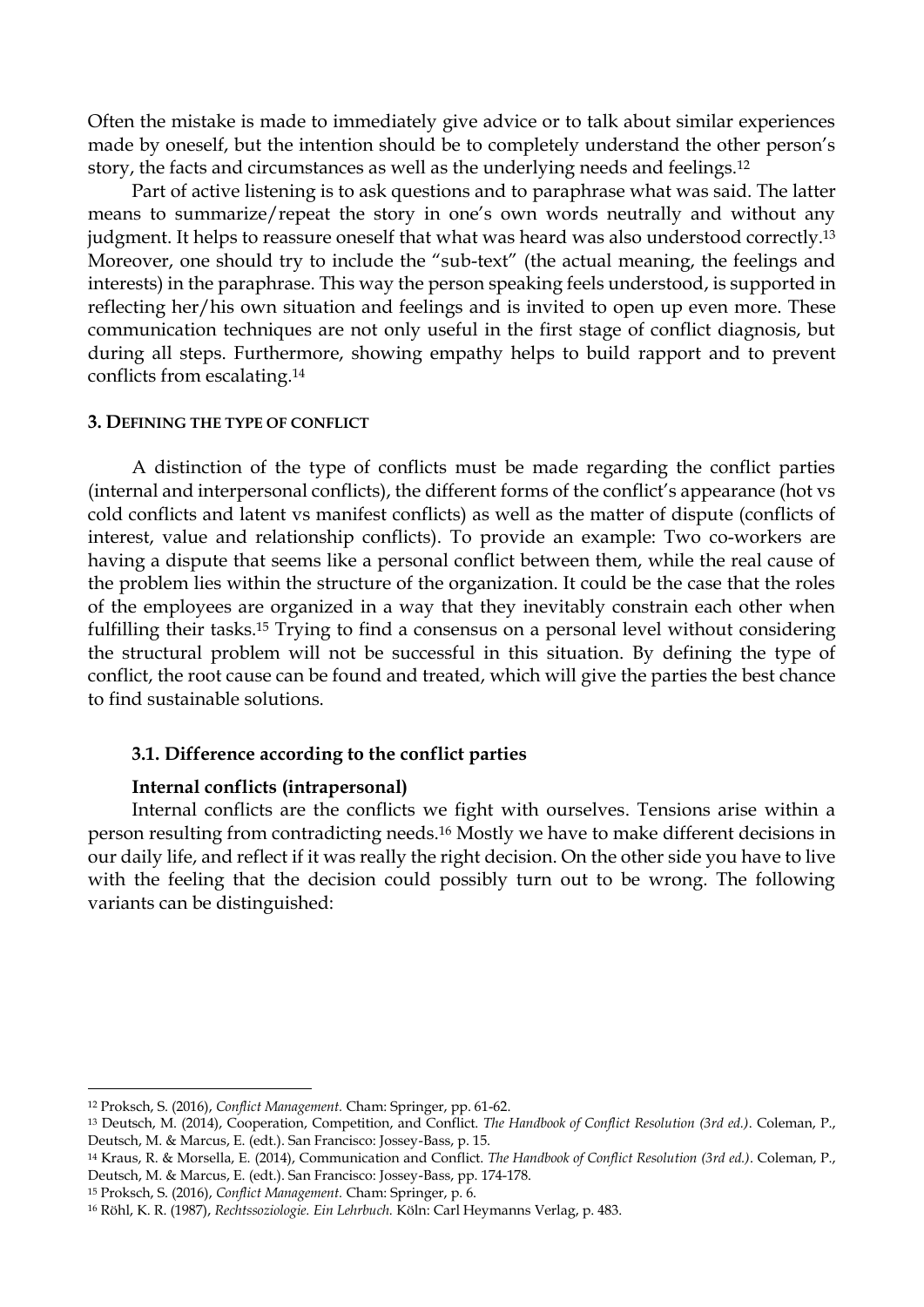

Figure 1: Internal conflicts<sup>17</sup>

An unresolved internal conflict is characterized by the fact that you want or need two things at the same time, but they contradict each other. This internal conflict is particularly relevant in psychology.

### **Social conflicts (interpersonal)**

**.** 

All interpersonal conflicts, in which two people or small groups are involved, are called social conflicts. Feelings, needs, our role behavior and basic attitude towards other people are relevant for our behavior. A distinction can be made between **conflicts of needs** and **conflicts of value**. When there is a conflict of needs, one feels directly disturbed by the behavior of another or hindered in fulfilling their own needs.

For example, you want to go home quickly after work, but you have to finish an urgent job for your boss. Conversely, conflicts of value have no direct impact on you personally, but you would like another person to change his/her behavior. For example, parents do not want their children to be pierced or tattooed.

According to Glasl, a social conflict is an interaction (a related communication or action) between actors (individuals, groups, organizations etc.), whereby at least one actor has incompatibilities in his/her thinking / imagining / perceiving and / or feeling with the other actor (other actors), experienced in such a way that an impairment by another actor or other actors occurs in trying a realization. 18

The following types of conflict also belong to the interpersonal level. **Conflicts of goals** occur when two people pursue two goals that are difficult or incompatible. In a team there could be a disagreement about the goals and the expected outcome. For example, the boss expects his assistant to complete all tasks quickly and spontaneously. For the assistant, this means that other work remains unfinished, which in turn often leads to unpaid overtime. The secretary feels overwhelmed and sometimes not respected. Often a lack of agreements and coordination are the cause of a conflict of goals. A **distributional conflict** arises as a

<sup>17</sup> Glasl, F. & Weeks, D. (2008), *Die Kernkompetenzen für Mediation und Konfliktmanagement*. Stuttgart: Concadora-Verlag, pp. 96 f.

<sup>18</sup> Glasl, F. (2020), *Konfliktmanagement: ein Handbuch für Führung, Beratung und Mediation (12th ed.)*. Bern – Haupt – Stuttgart: Verlag Freies Geistleben, pp. 17 f.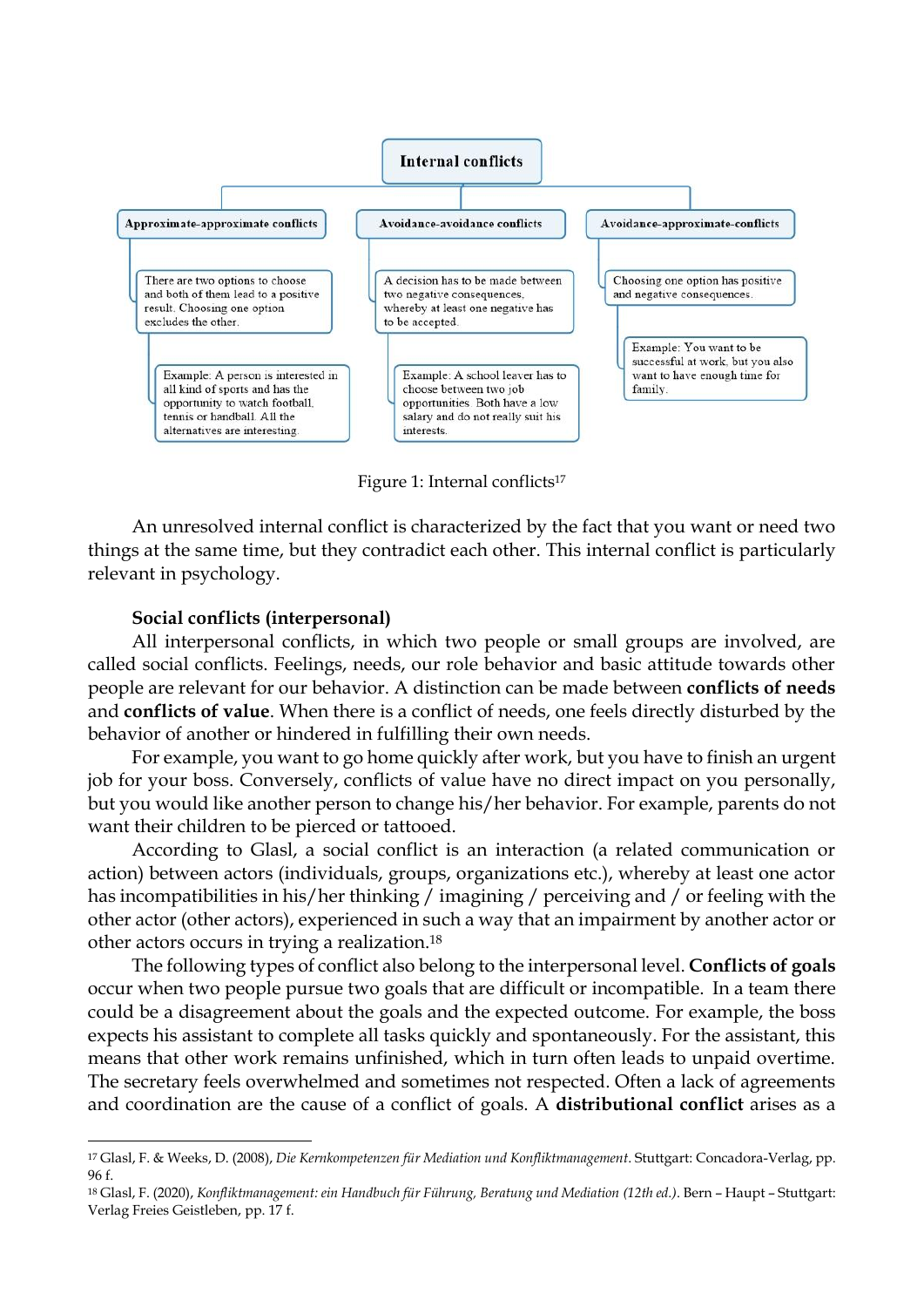result of a dispute over a scarce good. If someone does not get what he/she thinks he/she is entitled to (e.g. salary, further education), we speak about a distribution conflict. A lack of resources can be the cause of a distributional conflict. In a **solution conflict** there are different ideas about how to solve a task in a group. In a **relationship conflict** the parties experience disruptive interpersonal tensions while working or living together. Relationship conflicts occur when the "chemistry" is not right anymore. These two factors can exacerbate a conflict.<sup>19</sup> The last type of conflict also belongs to the category "difference according to the subject of dispute" which will be described in the next chapter.

# **3.2. Difference according to the subject of dispute**

For Glasl, the subject of the dispute is one of the main aspects of the conflict division. Possible subjects of the dispute are different relationships, interests, needs, values, beliefs, etc.



Figure 2: Difference according to the subject of dispute<sup>20</sup>

# **3.3. Difference according to the appearance**

**.** 

This differentiation/distinction of conflicts focuses on the interaction of the conflict parties. In **hot conflicts** the atmosphere is characterized by over-sensitivity and overactivity. The conflicts are fought out loud and there is often a focus on one opinion leader. The own motives are not up for discussion and attempts are made to convince the opponent. In **cold conflicts** the climate is determined by disappointment and frustration. Communication comes to a complete standstill and the mutual attacks are also designed calculative. Self-esteem drops and the parties avoid each other more and more. These conflicts are difficult to recognize and in order to be able to deal with them at all, you usually

<sup>19</sup> Rüttinger B. & Sauer J. (2016), *Konflikt und Konfliktlösen*. Wiesbaden: Springer Gabler, p. 90.

<sup>20</sup> Glasl, F. (2020), *Konfliktmanagement: ein Handbuch für Führung, Beratung und Mediation (12th ed.)*. Bern – Haupt – Stuttgart: Verlag Freies Geistleben, pp. 55 ff.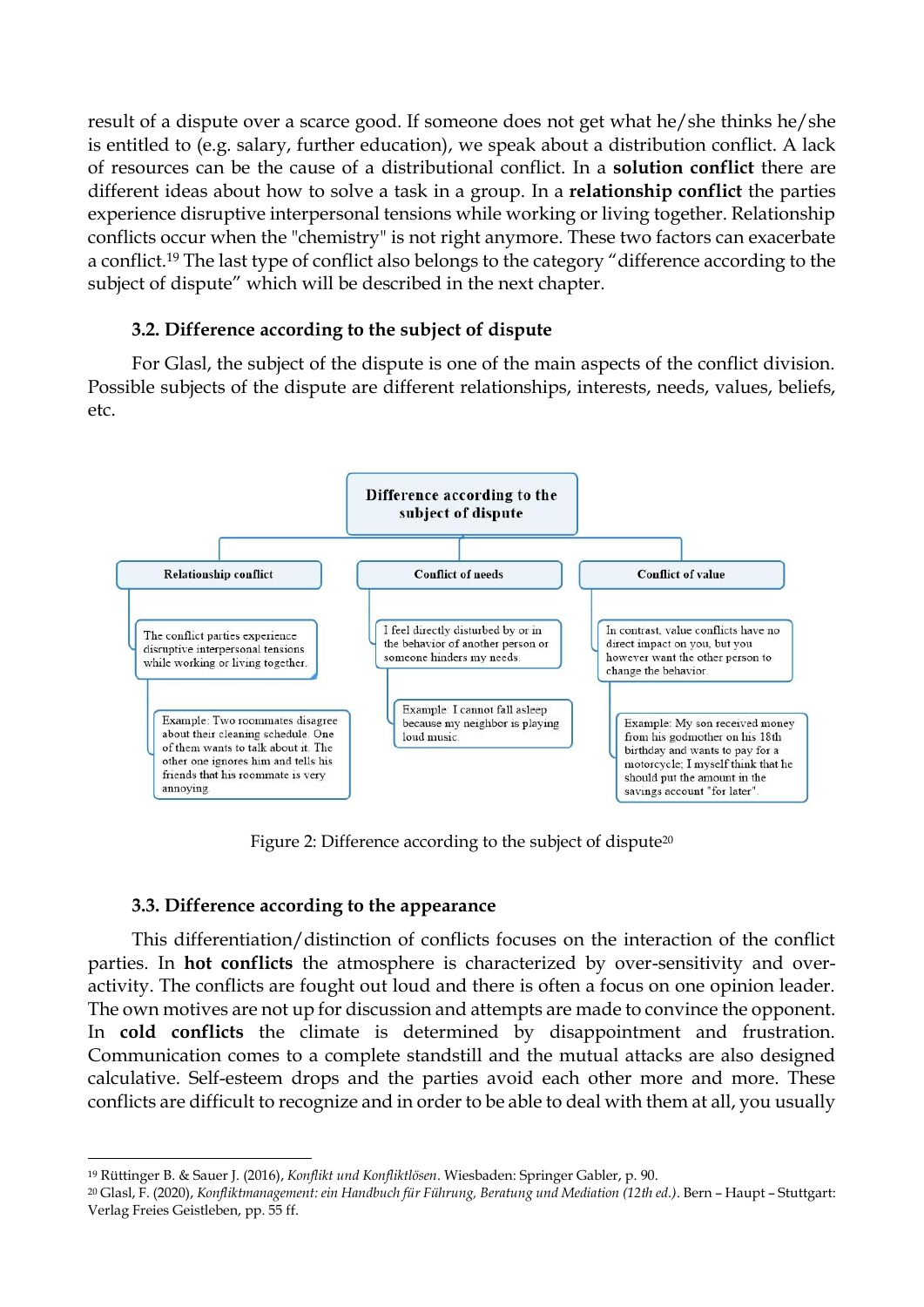have to "warm them up".<sup>21</sup> A **latent conflict** means that the conflict already exists and can also be perceived, but has not yet been openly discussed. A **manifest conflict** is an open conflict, which is expressed in the conflict behavior.<sup>22</sup>

#### **4. CLASSIFYING THE STAGE OF CONFLICT**

 $\overline{a}$ 

After reflecting with what type of conflict you are dealing with, the model of Glasl<sup>23</sup> can be used so that the conflict parties know which of the nine levels of escalation the conflict at hand has reached. It is therefore a very useful diagnostic tool for the conflict facilitator and sensitizes people to the mechanisms of conflict escalation. Such sensitizing may lead to a greater awareness of the steps one should take care to avoid if one wants to prevent a conflict from escalating out of control.

**The first stage** of conflict escalation develops when there is a disagreement about some issue or frustration in a relationship. It is called **tension**. The problem remains and leads to irritation. Interests and opinions crystallize into standpoints, i.e. fixed positions about a certain issue. In the perception of the conflict parties, these standpoints tend to become mutually incompatible. The positions attract adherents, which means groups start to form around certain standpoints, and for or against a certain standpoint. Interactions with the other side are disappointing, and are perceived as a waste of time and energy. The communication between the parties is still based on mutuality. **In stage 2, the debate**, the discussions lead to verbal confrontations. The parties look for more forceful ways of pushing through their standpoints and want to appear successful, strong and skillful rather than compliant, insecure and incompetent. Debates are no longer only focused on which standpoint has more merits, but also on who is most successful in promoting the standpoints. The behavior introduces mistrust in the relationship. Discussions turn into debates, where inflexible standpoints collide with each other. The growing mistrust creates a sense of insecurity and loss of control. **At stage 3, actions not words**, the parties no longer believe that further talks will resolve anything, and they shift their attention to actions. The most important goal at this stage is to block the counterpart from reaching their goal, and to push through one's own interests. Actions and non-verbal communication dominate the course of events, which tends to speed up the escalation process. Fantasies about possible motives and hidden strategies can develop unchecked. The feeling of being blocked is further increased by the limited possibility of genuine verbal communication.

<sup>21</sup> Höher, P. & Höher, F. (2004), *Konfliktmanagement - Konflikte kompetent erkennen und lösen.* Bergisch Gladbach: EHP-Verlag, p. 50; Glasl, F. (2020), *Konfliktmanagement: ein Handbuch für Führung, Beratung und Mediation (12th ed.)*. Bern – Haupt – Stuttgart: Verlag Freies Geistleben, pp. 78 ff.

<sup>22</sup> Dahrendorf, R. (1996), Zu einer Theorie des sozialen Konflikts. *Konflikttheorien*. Bonacker, T. (edt.). Wiesbaden: Springer Fachmedien, pp. 279-295; Pondy, L.R. (1967). Organizational conflicts: concepts and methods. *Administrative Science Quarterly*, 12, pp. 296-320.

<sup>23</sup> Glasl, F. (2020), *Konfliktmanagement: ein Handbuch für Führung, Beratung und Mediation (12th ed.)*. Bern – Haupt – Stuttgart: Verlag Freies Geistleben, pp. 243 ff; Proksch, S. (2016). *Conflict Management*. Cham: Springer, pp. 7 f.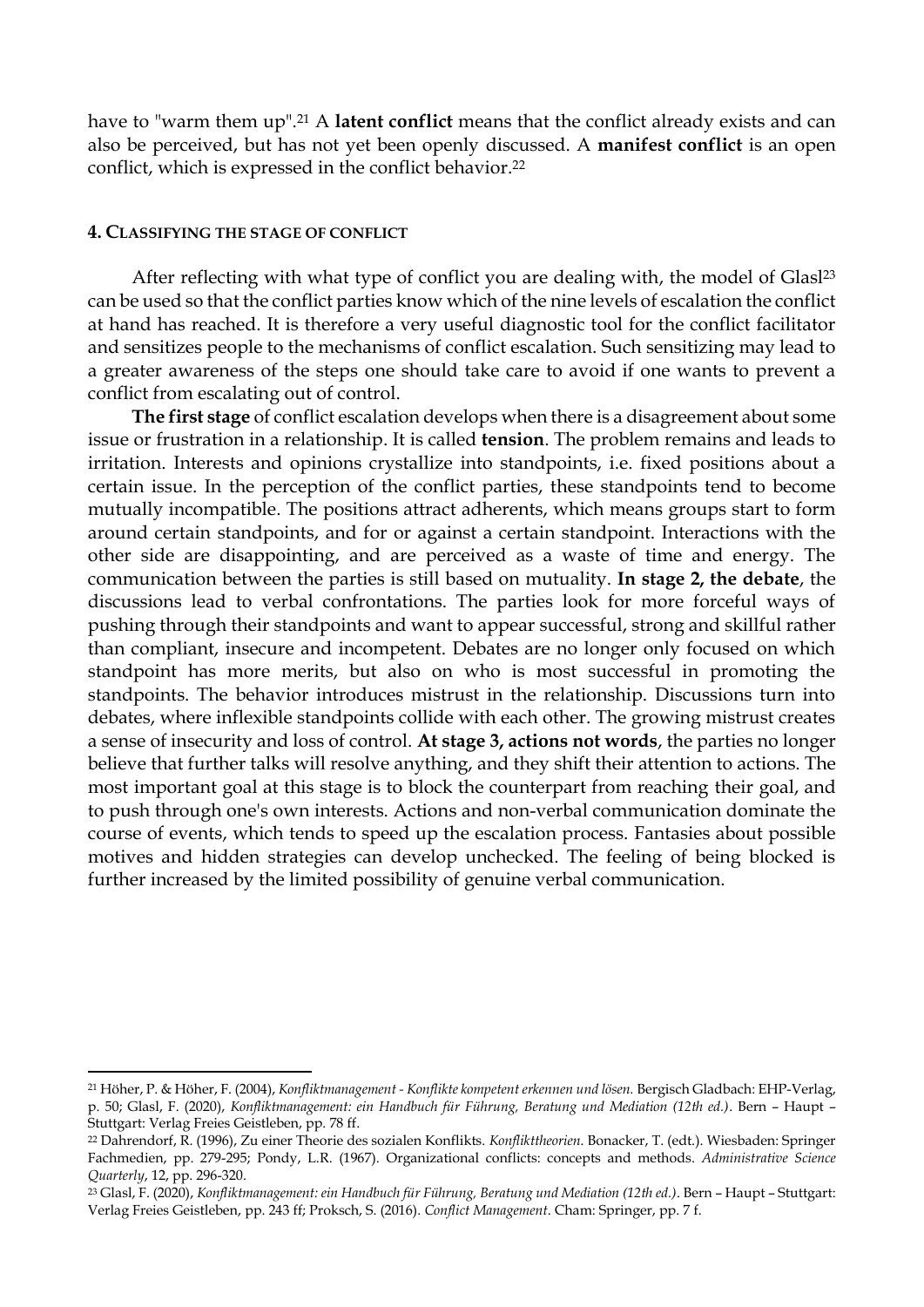

Figure 3: Stages of conflict

**At stage 4**, which is called **images and coalitions**, the conflict is no longer about concrete issues, but about victory or defeat. Defending one's reputation is a major concern. The images are now stereotypical, highly fixed and very resilient to change. The conflict parties start to attribute collective characteristics, both to members of the other side and to ingroup members. The negative images are now screens that occupy the field of vision whenever the parties meet each other. These screens prevent the parties from seeing each other's true complexity and individuality. During this stage, the parties actively try to enlist support from bystanders and the conflict activities are now focused on affecting the counterpart.

The transition to **stage 5** is dramatic. **Loss of face** means that the conflict parties feel that they have seen through the mask of the other party and discovered an immoral, insane or criminal inside. The whole conflict history is reinterpreted: one feels that the other side has followed a consequent and immoral strategy. They think that there are angels and devils involved in the conflict, representing two sides. One's own side is a representation of the good forces in the world, the other side represents the destructive and bestial forces. Loss of face and pursuing retaliatory acts often isolate the conflict parties from bystanders. The conflict parties develop **threat strategies at stage 6** and lose control over the course of events. They create pressure and act rapidly and radically. There is a serious risk that stress and complexity result in the disintegration of the parties.

**Stage 7** leads to **limited destruction.** Threats turn into real attacks and the damage grows bigger. The parties are only able to reach lose – lose solutions, because the goal is to hurt the opponent. There is no chance to communicate anymore and no possibility to win the conflict. During **stage 8,** which is called **disintegration**, the attacks intensify and have the aim to destroy the counterpart. Only one's own survival is important. This survival instinct changes at **stage 9. Together into the abyss** is the central interest, because there is no returning back to a normal respectful relationship. Instead of having a conflict, the parties fight against each other like they are in war, without scruples, remorse and ethics.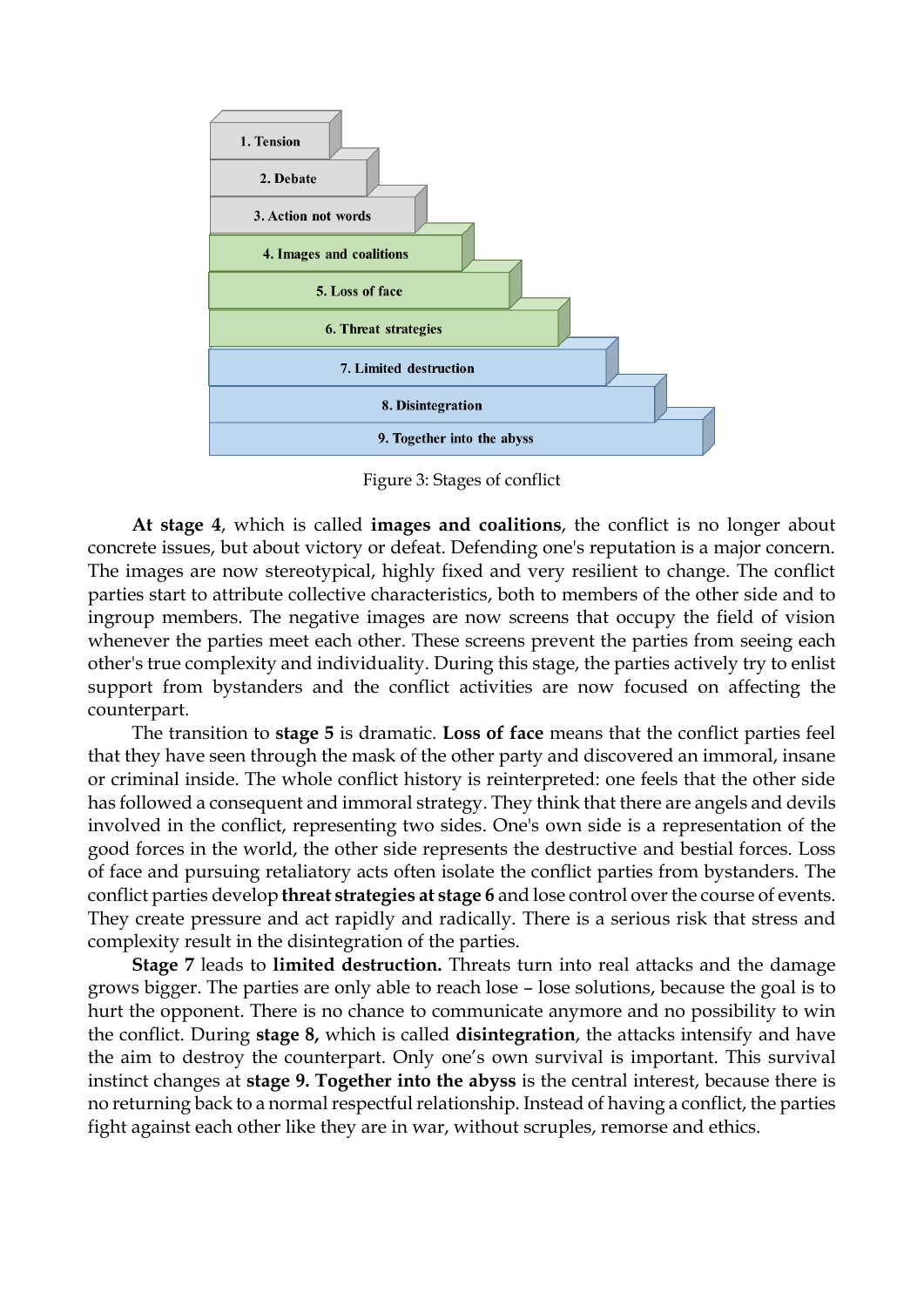#### **5. FINDING AN APPROPRIATE DISPUTE RESOLUTION TOOL**

As long as the dispute is still on level 1 to 3 the parties can either solve their conflict on their own or use moderation as an appropriate method. Conflicts in phases 3 to 5 have the chance to be solved with the help of a process conciliator (process or sociotherapeutic process consultation). A conflict that is in phases 5 to 7 can be dealt with mediation. If the conflict intensifies, the conflicting parties increasingly lose the ability to settle the conflict without outside intervention. At phase 6 of the escalation model, the parties are no longer able to resolve the dispute without outside help. However, the neutral "mediator role" without decision-making power is sufficient. From phase 6 onwards, the conflicting parties should generally think about "delegating" the decision to a third party. In phases 8 and 9 the dispute will have to be decided by the ordinary courts or an arbitration tribunal. These disputes can also be dealt with the decision of an intervening power. With regard to the choice of conflict resolution options, preference should generally be given to those that aim at a consensus. It is essential to note that the conflicting parties can be in different phases. This means, it is possible that A is already thinking of filing a lawsuit (phase 7), while B perceives the conflict as less escalating (phase 5).<sup>24</sup>

Alberstötter<sup>25</sup> created a similar model, especially for conflicts between parents, summing up the escalation process to 3 levels. During the first stage of the model it comes to a hardening between those involved in the conflict (level 1: sporadic words and actions against one another). As a next step, the field of conflict is expanded (level 2: hurtful actions and expansion of the field of conflict), until one can speak of a relationship war (level 3: relationship war - fight at any price), in which revenge and active destruction dominate. This information helps in the following with the decision on the most appropriate and promising conflict resolution strategy.

#### **6. CONCLUSIONS**

When people live together, conflicts and contradictions are indispensable. At the same time, conflicts can have positive effects. If people are sensitized to the possible causes and types of conflicts, the escalation dynamics as well as different resolution methods, they are more likely to find sustainable solutions.<sup>26</sup> By using the above described techniques, tools and models, it is possible to approach conflicts from an analytical angle. This helps to take a step back, to reflect and to make choices about the most appropriate dispute resolution method. The model of Glasl on the escalation phases<sup>27</sup> can provide especially useful guidance in the process. It shows that at the beginning of the resentment phase (1-3) selfhelp is possible to find a win-win outcome. <sup>28</sup> Towards the end of this phase and during the next phases (3-6) a neutral third party (a mediator) is necessary to settle the conflict. Once

**.** 

<sup>24</sup> Glasl, F. (1982), The process of conflict escalation and roles of third parties. *Conflict Management and Industrial Relations.* Bomers, G. & Peterson, R. (edt.). Dordrecht: Springer-Science + Business Media, pp. 132 ff; Glasl, F. (2015). *Selbsthilfe in Konflikten. Konzepte – Übungen – Praktische Methoden (7th ed.)*. Bern: Haupt Verlag, pp. 137 ff.

<sup>25</sup> Alberstötter, U. (2006), Wenn Eltern Krieg gegen einander führen. *Eskalierte Elternkonflikte. Beratungsarbeit im Interesse des Kindes bei hoch strittigen Scheidungen.* Weber M. & Schilling H. (edt.). Weinheim and Munich: Juventa, p. 36.

<sup>26</sup> Schwarz, G. (2014), *Konfliktmanagement. Konflikte erkennen, analysieren, lösen (9th ed.).* Wiesbaden: Springer pp. 39 ff.

<sup>27</sup> See chapter 4.

<sup>28</sup> Love, L. & Stulberg, J. (2019), Using Mediation for Advantage. *Negotiation Essentials for Lawyers*. Kupfer Schneider A. & Honeymann Ch. (edt.). Chicago: American Bar Association, p. 299.